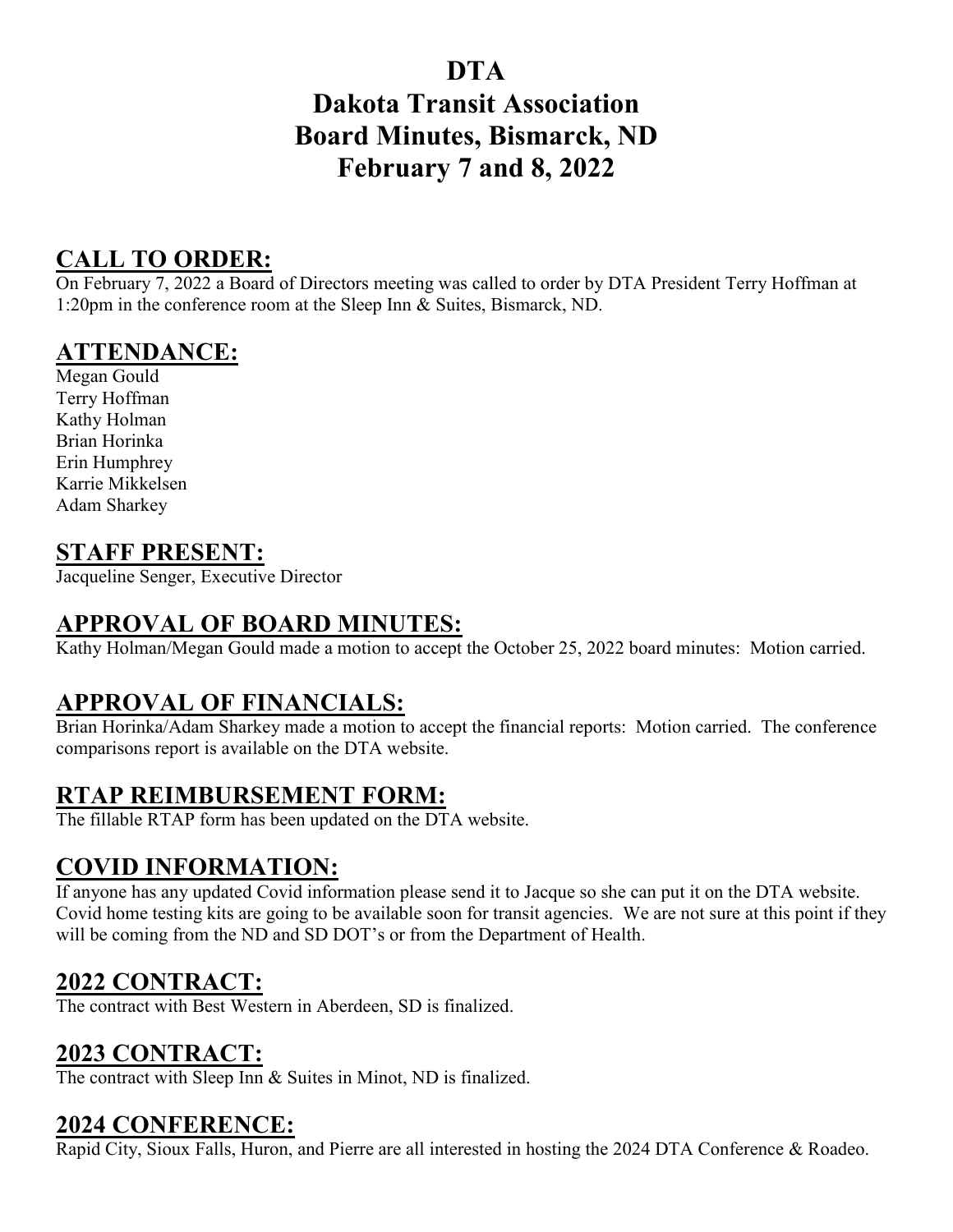# **5311 GRANT APPLICATIONS:**

Both ND and SD applications have been submitted with SD's being received by Jacque and ND's will be coming within the next few weeks.

### **SPRING TRAINING:**

Holding a procurement training session in the spring was discussed.

# **SAM.GOV:**

In order to receive funding over \$25,000 DTA will be required to register in SAM.gov on a yearly basis. Erin and Jacque will work on registering DTA in SAM.gov.

## **CONFERENCE NAME:**

"Making A Difference" will be the 2022 conference title.

### **CONFERENCE/VENDOR BOOKLET:**

The conference and vendor booklet is in the works.

## **AWARD FORMS:**

The award forms have been emailed out and they are also available on the DTA website. The deadline to have your award forms turned in to Jacque is July1, 2022. DTA encourages everyone to nominate employees.

# **BREAKFAST WITH FTA & CTAA:**

The DTA board members breakfast with FTA and CTAA will be held early Monday morning before the conference starts. This will be dependent upon if staff from FTA and CTAA are able to travel.

## **VENDOR SHOW:**

Discussion was held on extending the time frame for the vendor show. By extending the vendor show it would allow vendors to have more set up time and be able to schedule with individual agencies one on one appointments with them. Including lunch during the vendor show was also discussed. A suggested time frame discussed was 11:30am to 2:45pm with the annual membership meeting to follow at 3:00pm.

## **BY-LAW CHANGE:**

Terry and Brian will work on drafting a step by step process pertaining to filling board vacancies.

### **APPAREL:**

Terry and Brian will look into the cost of ordering button down shirts for the board members to wear during the conference to make them more identifiable.

## **BANDS:**

Jacque is in the process of checking out bands from Bitzers out of Fargo for the Roadeo banquet.

## **CTAA:**

CTAA will be held in Louisville, KY May 10-14, 2022.

## **ARTICLES FOR THE TIDBIT:**

Jacque will be reaching out to the general membership to write articles on the speakers for the October Tidbit.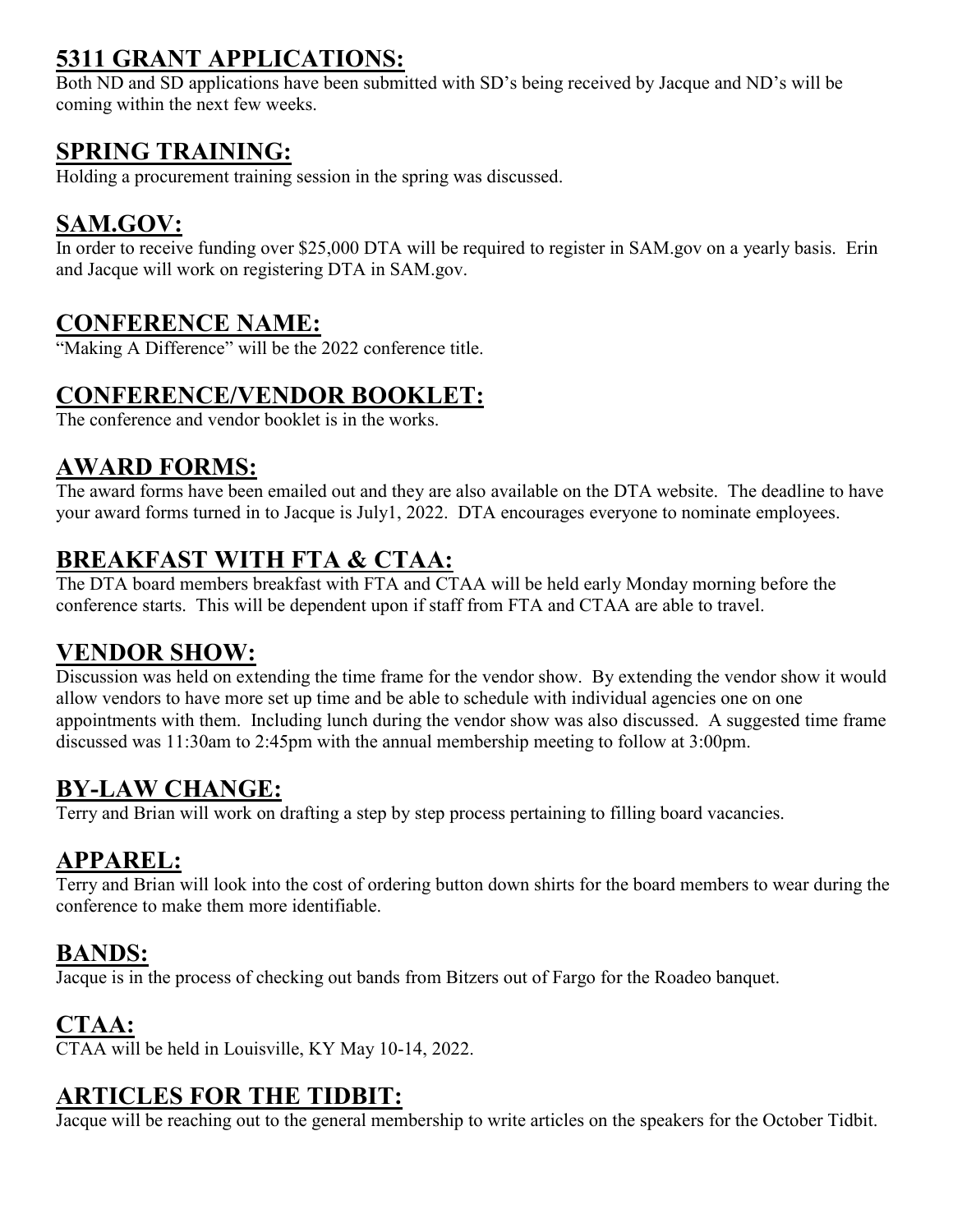# **PAYPAL:**

when using PayPal they are keeping 4% of DTA's money.

#### **CONFERENCE SPEAKERS:**

Topics discussed previously were Difficult Passengers, Difficult Employees, Managing Employee Conflict, Procurement, Medical Marijuana, Technology, Leadership & Effective Communication Skills, and bringing back the roundtables discussions.

The board reviewed Leah Braun's proposal on Communication: The Language of Leadership Description and Creating Customer Connections Description. Megan has done multiple trainings with Leah and Megan said she is really good at keeping people engaged. Discussion was held on having Leah speak Monday afternoon.

NDDOT and SDDOT is requiring that DTA provide procurement related trainings at this year's conference. The NDDOT stated that DTA needs to provide a speaker that knows the FTA's rules and regulations and better yet has done a procurement review on a state DOT or urban provider. For example a speaker from RLS, NTI, or from the CTAA procurement session. The two procurement sessions that are being requested are AE Services Project and Construction Contracting services. A zoom meeting was held with RLS and they said they could come up with some type of procurement training. RLS sent a proposal that was for \$6200. Both NDDOT and SDDOT are willing to help with the cost if this is the direction DTA decides to pursue. DTA will contact FTA to see if they have any speakers in mind for procurement training. Discussion was held on having procurement training Monday morning. It was decided not to have ND and SD breakout sessions at this year's conference to allow more time for procurement training.

The board reviewed Martha Bryan's proposal from Bryan & Bryan Associates.

The board reviewed SURCOM's proposal.

The board discussed having Scott Bogren from CTAA speak on Tuesday morning and having FTA speak over lunch on Monday. Scott and FTA will also be asked to take part in roundtables discussions.

Terry will contact June Hanson who is the Title VI director for SD about doing the drivers training class on Sunday morning pertaining to "Reasonable Modifications."

Jacque will contact Lisa Nippolt from Q'Straint about providing some sort of drivers training during the rodeo.

Adam will ask Andy from Pierre if he could be available during the rodeo for drivers who have questions on "Basic operation and maintenance adjustments on lifts."

Discussion was held on having all of the speakers who are available including FTA and CTAA available to answer questions for the roundtables discussions Tuesday morning.

### **ROADEO:**

DTA will be purchasing two wheelchairs for use during the roadeo. Pierre bought their wheelchairs from Walmart. They are an Equate brand and reasonably priced.

Discussion was held on the drivers wanting their tests back. CTAA doesn't give back tests to their participants.

Tables and chairs for the roadeo will be provided by the hotel in Aberdeen.

DTA will be purchasing two-way radios for use during the roadeo.